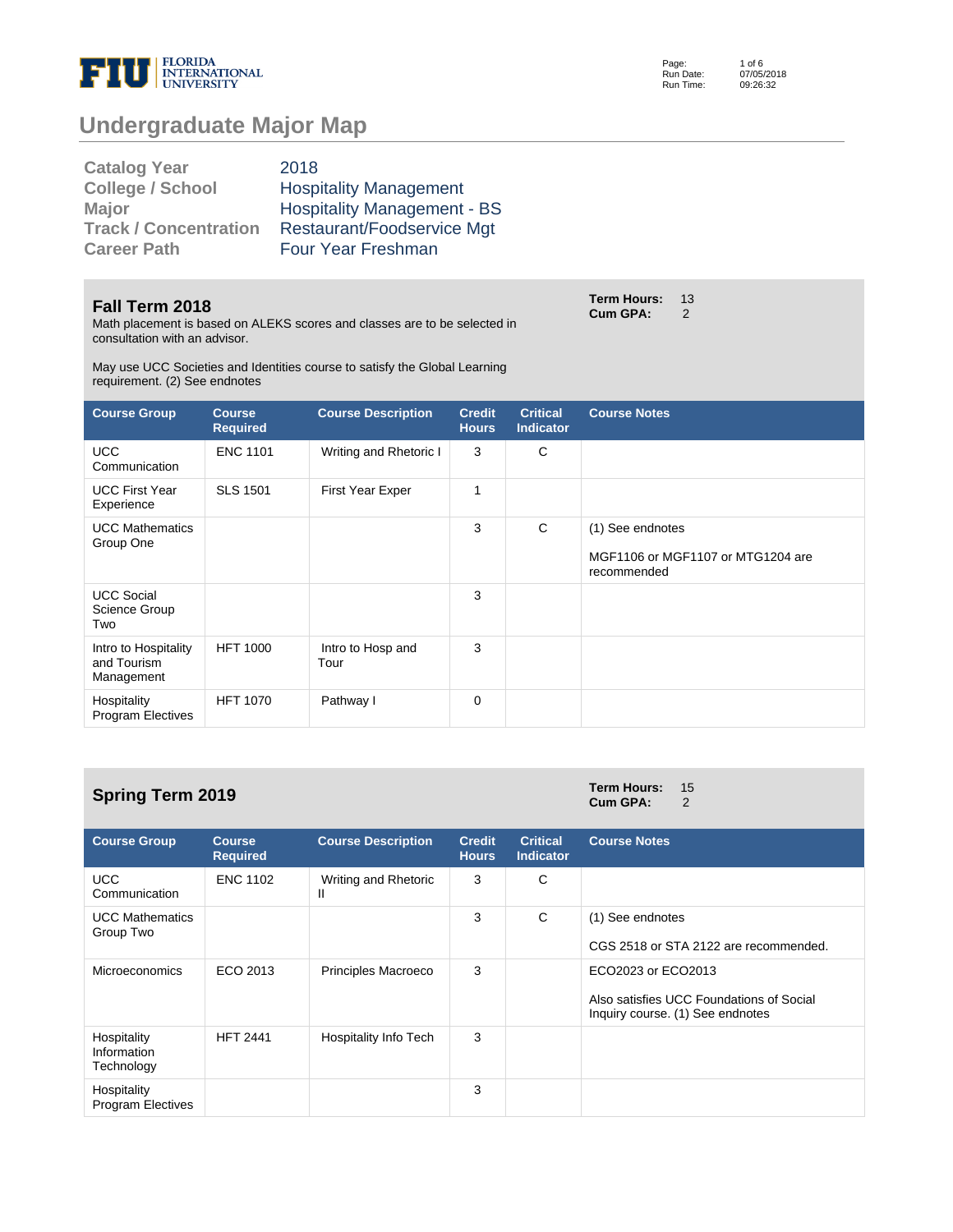

Use this semester to catch up on coursework and/or satisfy the 9 credits summer requirement (if needed). (3) See endnotes

| Page:     | $2$ of 6   |
|-----------|------------|
| Run Date: | 07/05/2018 |
| Run Time: | 09:26:32   |

**Cum GPA:** 2

| <b>Course Group</b>                | <b>Course</b><br><b>Required</b> | <b>Course Description</b> | <b>Credit</b><br><b>Hours</b> | <b>Critical</b><br><b>Indicator</b> | <b>Course Notes</b> |
|------------------------------------|----------------------------------|---------------------------|-------------------------------|-------------------------------------|---------------------|
| <b>UCC Humanities</b><br>Group One |                                  |                           |                               |                                     |                     |
| <b>General Electives</b>           |                                  |                           | 3                             |                                     |                     |

#### **Fall Term 2019**

May use UCC Humanities with Writing course to satisfy the Global Learning requirement. (2) See endnotes

| <b>Course Group</b>                          | <b>Course</b><br><b>Required</b> | <b>Course Description</b> | <b>Credit</b><br><b>Hours</b> | <b>Critical</b><br><b>Indicator</b> | <b>Course Notes</b>                                     |
|----------------------------------------------|----------------------------------|---------------------------|-------------------------------|-------------------------------------|---------------------------------------------------------|
| Accounting                                   | <b>HFT 2401</b>                  | Accounting for Hosp       | 3                             |                                     |                                                         |
| <b>UCC Humanities -</b><br>Group Two         |                                  |                           | 3                             |                                     | (1) See endnotes                                        |
| <b>UCC Natural</b><br>Science - Group<br>One |                                  |                           | 3                             |                                     | (1) See endnotes<br>Take Lecture with corresponding Lab |
| <b>UCC Natural</b><br>Science - Group<br>One |                                  |                           | 1                             |                                     | (1) See endnotes<br>Take Lab with corresponding Lecture |
| <b>Public Speaking</b>                       | SPC 2608                         | <b>Public Speaking</b>    | 3                             |                                     | Also satisfies UCC Arts course. (1) See<br>endnotes     |

## **Spring Term 2020 Term Hours:**  $13$  **Cum GPA:**  $2$

**Cum GPA:** 

| <b>Course Group</b>                          | <b>Course</b><br><b>Required</b> | <b>Course Description</b>   | <b>Credit</b><br><b>Hours</b> | <b>Critical</b><br><b>Indicator</b> | <b>Course Notes</b>                                     |
|----------------------------------------------|----------------------------------|-----------------------------|-------------------------------|-------------------------------------|---------------------------------------------------------|
| Intro Commercial<br><b>Food Production</b>   | <b>FSS 3230C</b>                 | Intro Comm Food<br>Serv     | 3                             |                                     |                                                         |
| <b>General Electives</b>                     |                                  |                             | 3                             |                                     |                                                         |
| <b>UCC Natural</b><br>Science - Group<br>Two |                                  |                             | 3                             |                                     | (1) See endnotes<br>Take Lecture with corresponding Lab |
| <b>UCC Natural</b><br>Science - Group<br>Two |                                  |                             | 1                             |                                     | (1) See endnotes<br>Take Lab with corresponding Lecture |
| Human Resource<br>Management                 | <b>HFT 2220</b>                  | Human Resources<br>for Hosp | 3                             |                                     |                                                         |

**Term Hours:** 6

**Term Hours:** 13 **Cum GPA:** 2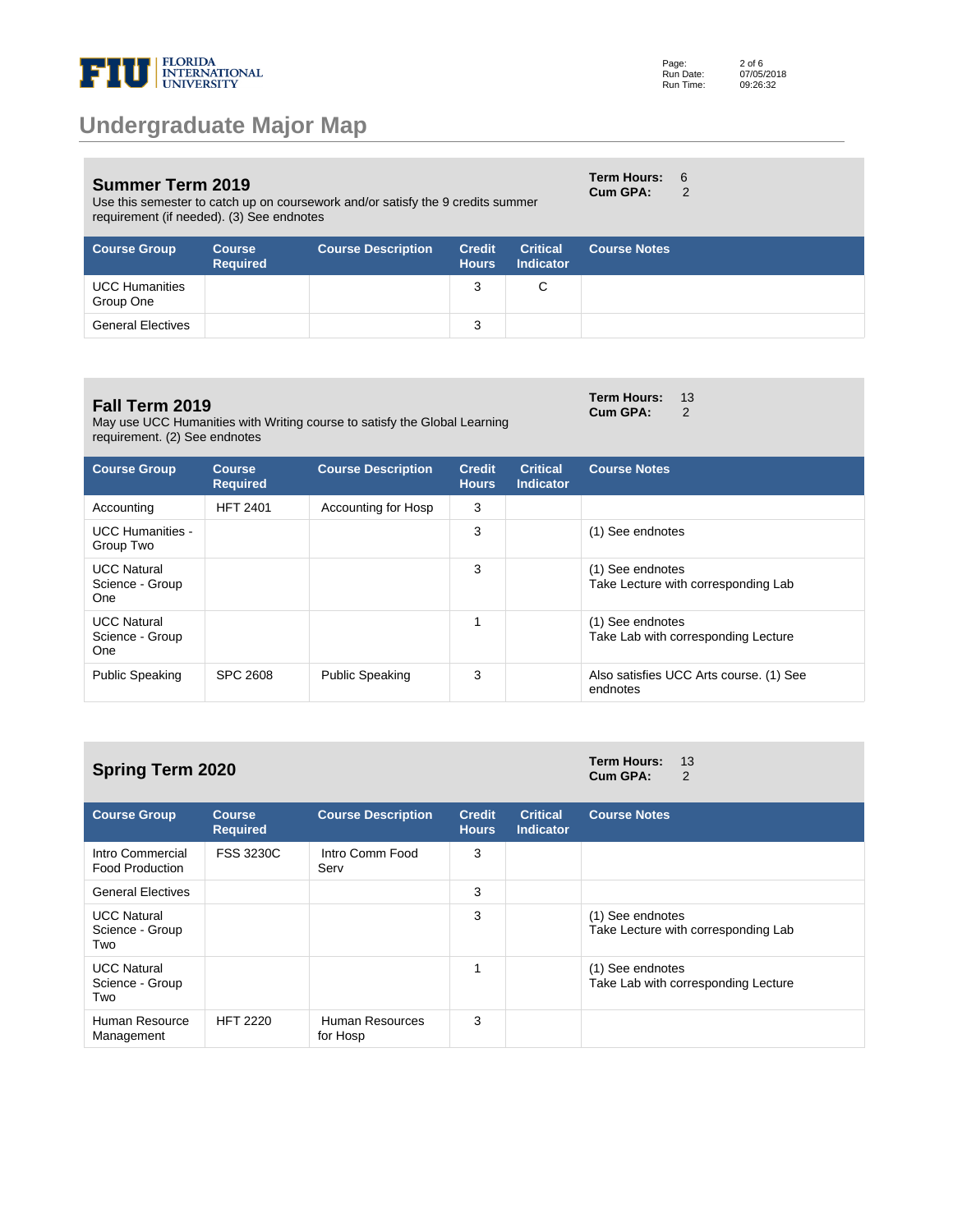

#### **Summer Term 2020**

**Term Hours:** 3 **Cum GPA:** 2

**Term Hours: 15<br>Cum GPA: 2 Cum GPA:** 

Hospitality Industry Experience

Use this semester to catch up on coursework and/or satisfy the 9 credits summer requirement (if needed). (3) See endnotes

| <b>Course Group</b>                    | <b>Course</b><br><b>Required</b> | <b>Course Description</b> | <b>Credit</b><br><b>Hours</b> | <b>Critical</b><br><b>Indicator</b> | <b>Course Notes</b> |
|----------------------------------------|----------------------------------|---------------------------|-------------------------------|-------------------------------------|---------------------|
| Law for the<br>Hospitality<br>Industry | <b>HFT 3603</b>                  | <b>Hospitality Law</b>    | 3                             |                                     |                     |

### **Fall Term 2020**

HFT3503 may be used to satisfy the Global Learning requirement. (2) See endnotes

Hospitality Industry Experience

| <b>Course Group</b>                                                 | <b>Course</b><br><b>Required</b> | <b>Course Description</b> | <b>Credit</b><br><b>Hours</b> | <b>Critical</b><br>Indicator | <b>Course Notes</b> |
|---------------------------------------------------------------------|----------------------------------|---------------------------|-------------------------------|------------------------------|---------------------|
| Management<br>Accounting for the<br>Hospitality<br>Industry         | <b>HFT 4474</b>                  | Mgmt Acct Hosp Ind        | 3                             |                              |                     |
| Lodging<br>Operations<br>Control                                    | <b>HFT 3453</b>                  | <b>Operations Control</b> | 3                             |                              |                     |
| Restaurant/Foods<br>ervice<br>Management<br><b>Required Courses</b> | FSS 4106                         | Purchasing/Menu<br>Plan   | 3                             |                              |                     |
| Hospitality<br><b>Program Electives</b>                             |                                  |                           | 3                             |                              |                     |
| <b>General Electives</b>                                            |                                  |                           | 3                             |                              |                     |

| <b>Spring Term 2021</b><br><b>Hospitality Industry Experience</b>   |                                  | <b>Term Hours:</b><br><b>Cum GPA:</b> | 15<br>2                       |                                     |                     |  |
|---------------------------------------------------------------------|----------------------------------|---------------------------------------|-------------------------------|-------------------------------------|---------------------|--|
| <b>Course Group</b>                                                 | <b>Course</b><br><b>Required</b> | <b>Course Description</b>             | <b>Credit</b><br><b>Hours</b> | <b>Critical</b><br><b>Indicator</b> | <b>Course Notes</b> |  |
| Restaurant<br>Management                                            | <b>HFT 3263</b>                  | <b>Restaurant Mgmt</b>                | 3                             |                                     |                     |  |
| <b>Financial Analysis</b><br>in the Hospitality<br>Industry         | <b>HFT 4464</b>                  | Fin Anal Hosp Indust                  | 3                             |                                     |                     |  |
| Hospitality<br>Marketing<br><b>Strategies</b>                       | <b>HFT 3503</b>                  | Hosptly Mktg Mgmt                     | 3                             |                                     |                     |  |
| <b>General Electives</b>                                            |                                  |                                       | 3                             |                                     |                     |  |
| Restaurant/Foods<br>ervice<br>Management<br><b>Required Courses</b> | <b>HFT 4809</b>                  | Mgmt Fdserv Indust                    | 3                             |                                     |                     |  |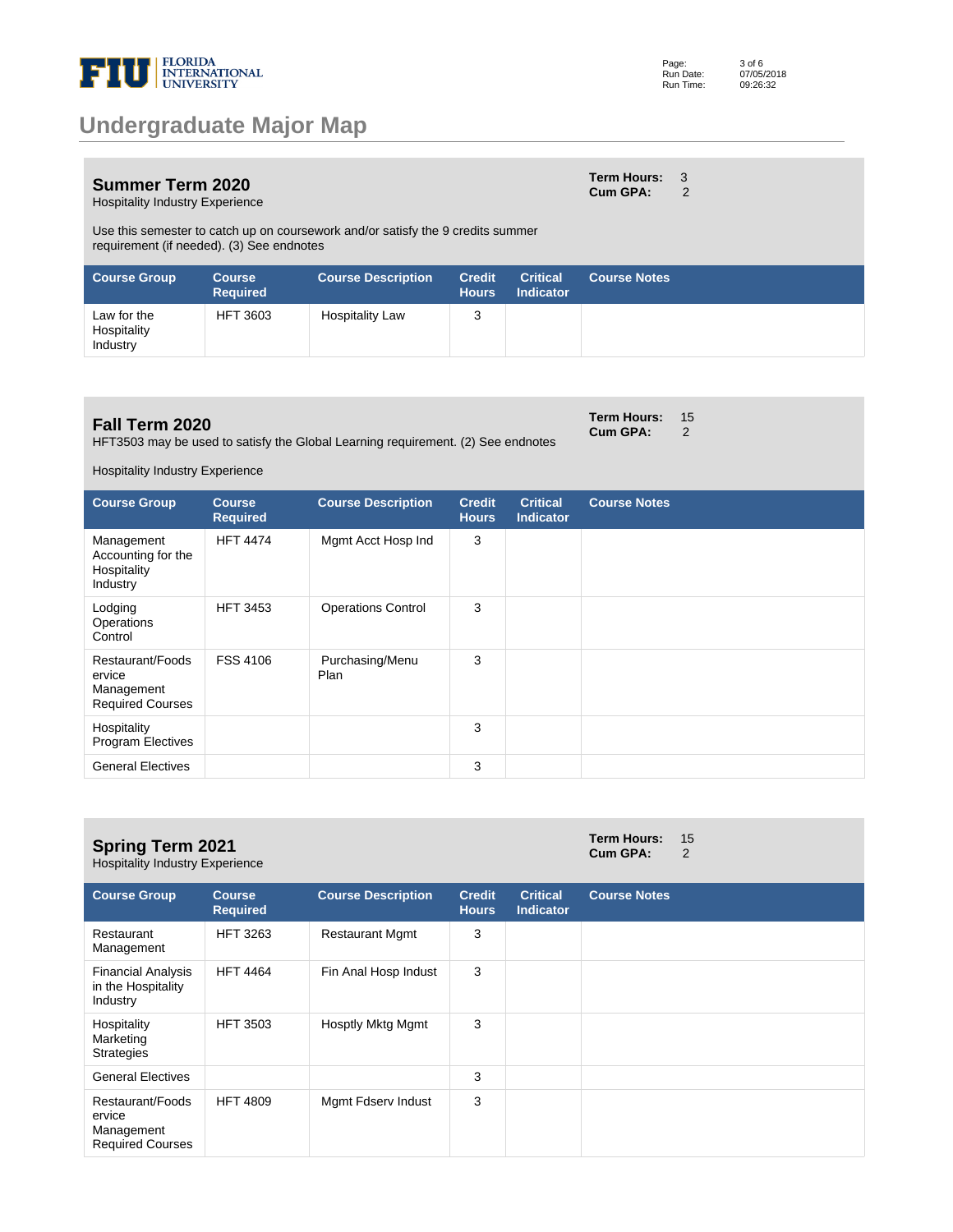

### **Summer Term 2021**

Use this semester to catch up on coursework and/or satisfy the 9 credits summer requirement (if needed). (3) See endnotes

| <b>Course Group</b>    | <b>Course</b><br><b>Required</b> | <b>Course Description</b> | Credit<br><b>Hours</b> | <b>Critical</b><br><b>Indicator</b> | <b>Course Notes</b>                                                           |
|------------------------|----------------------------------|---------------------------|------------------------|-------------------------------------|-------------------------------------------------------------------------------|
| Advanced<br>Internship | <b>HFT 4945</b>                  | Adv Intern Hsptly         |                        |                                     | Needs documented 1000 hours of prior<br>hospitality industry work experience. |

#### **Fall Term 2021**

HFT4323 may be used to satisfy the Global Learning requirement. (2) See endnotes

**Term Hours: 15<br>Cum GPA: 2 Cum GPA:** 

Hospitality Industry Experience

| <b>Course Group</b>                                                 | <b>Course</b><br><b>Required</b> | <b>Course Description</b>    | <b>Credit</b><br><b>Hours</b> | <b>Critical</b><br><b>Indicator</b> | <b>Course Notes</b> |
|---------------------------------------------------------------------|----------------------------------|------------------------------|-------------------------------|-------------------------------------|---------------------|
| Hospitality<br>Analytics and<br>Revenue<br>Management               | <b>HFT 4413</b>                  | Hosp Analytics & Rev<br>Mgt  | 3                             |                                     |                     |
| Hospitality<br><b>Facilities</b><br>Management                      | <b>HFT 4323</b>                  | Hosp Facil Environ<br>System | 3                             |                                     |                     |
| Restaurant/Foods<br>ervice<br>Management<br><b>Required Courses</b> | <b>HFT 4812</b>                  | Food Svc Sys Dev             | 3                             |                                     |                     |
| Hospitality<br>Program Electives                                    |                                  |                              | 3                             |                                     |                     |
| Hospitality<br><b>Program Electives</b>                             |                                  |                              | 3                             |                                     |                     |

# **Spring Term 2022 Term Hours:**  $12$  **Cum GPA:**  $2$

# **Cum GPA:**

| <b>Course Group</b>                                                 | <b>Course</b><br><b>Required</b> | <b>Course Description</b> | <b>Credit</b><br><b>Hours</b> | <b>Critical</b><br><b>Indicator</b> | <b>Course Notes</b>                     |
|---------------------------------------------------------------------|----------------------------------|---------------------------|-------------------------------|-------------------------------------|-----------------------------------------|
| Senior Seminar                                                      | <b>HFT 4296</b>                  | Sr. Sem. Hosp.<br>Mgmt.   | 3                             |                                     | Capstone course. Taken in last semester |
| Restaurant/Foods<br>ervice<br>Management<br><b>Required Courses</b> | <b>HFT 4853</b>                  | Foodservice Trends        | 3                             |                                     |                                         |
| Hospitality<br><b>Program Electives</b>                             |                                  |                           | 3                             |                                     |                                         |
| Hospitality<br><b>Program Electives</b>                             |                                  |                           | 3                             |                                     |                                         |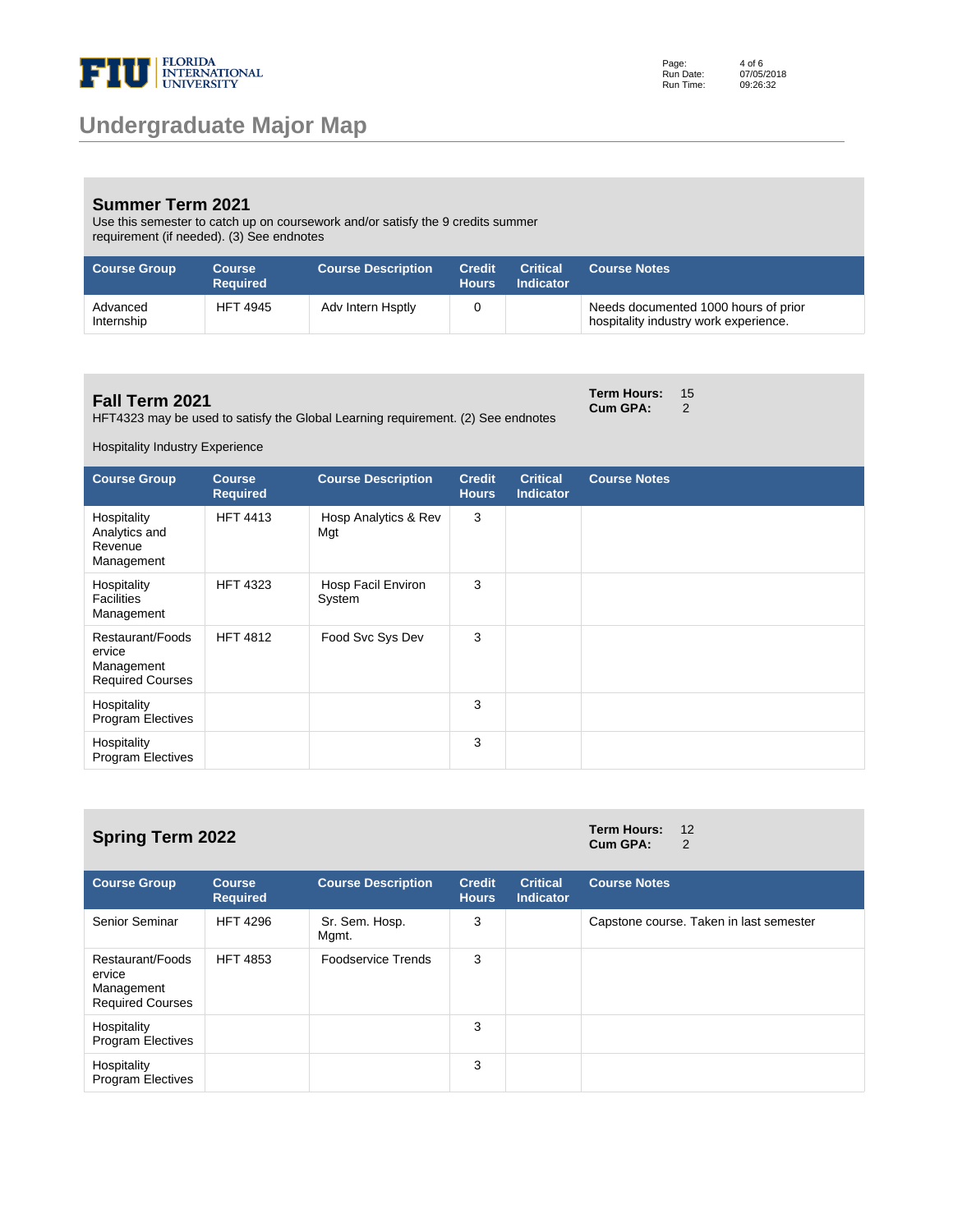

**Summer Term 2022**

Use this semester to catch up on coursework and/or satisfy the 9 credits summer requirement (if needed). (3) See endnotes

### **General Requirements**

\*Critical Indicator is the minimum grade indicated in specific courses to demonstrate proficiency and progress in major. Earning less than the minimum grade is a trigger for a conversation with advisor\*

#### GENERAL UNIVERSITY REQUIREMENTS

See your Panther Degree Audit (PDA) for a real-time update on your academic career progress and additional information on University and major requirements at http://my.fiu.edu.

(1) UCC: Students must meet the University Core Curriculum (UCC) requirements. For a full list of UCC courses, see http://undergrad.fiu.edu/advising/curriculum.html or speak with your advisor. UCC courses must be taken for a letter grade and may not be taken at other institutions without permission from the Dean of Undergraduate Education.

(2) Global Learning: Freshmen entering FIU Summer B 2010 or later must take at least two Global Learning (GL) designated courses at FIU. See http://goglobal.fiu.edu. Courses must be:

- 1 GL foundation course (from the University Core Curriculum), which must be taken within the first 60 credits.

- 1 GL discipline-specific course (3000/4000 level)

(3) Summer Hours Requirement: All students entering FIU or any university within the State University System (SUS) of Florida with fewer than 60 credit hours are required to earn at least nine credit hours prior to graduation by attending one or more summer terms at a university in the SUS.

(4) Gordon Rule: All Gordon Rule courses (i.e., English Composition, Humanities with Writing, and Quantitative Reasoning) must be completed with a minimum grade of "C." This requirement must be fulfilled within the first 60 credits.

(5) Foreign Language Requirement for Graduation (FLENT/FLEX): A student who did not complete two years of the same foreign language in high school or at a post-secondary institution must successfully complete 8-10 credit hours of instruction in one foreign language prior to graduation. Exceptions include appropriate CLEP, AP, IB, TOEFL, or transfer credit. Contact your advisor for more information.

School of Hospitality and Tourism Management Selected Major Requirements:

Industry Experience Requirement: 1300 hours - A total of 1300 documented hours of hospitality/ tourism related practical training work experience is required. This includes 300 hours in HFT 4945 Advanced Internship. A minimum of 800 hours must be completed while enrolled in the degree program at FIU. The Advanced Internship must be track-related and approved by an advisor. Work experience documentation is required. Students with extensive industry management experience may apply for a waiver of the 1000 hour work experience and Advanced Internship.

Hospitality Management offers 6 majors and the option of a general Hospitality major. If one of the 6 majors is